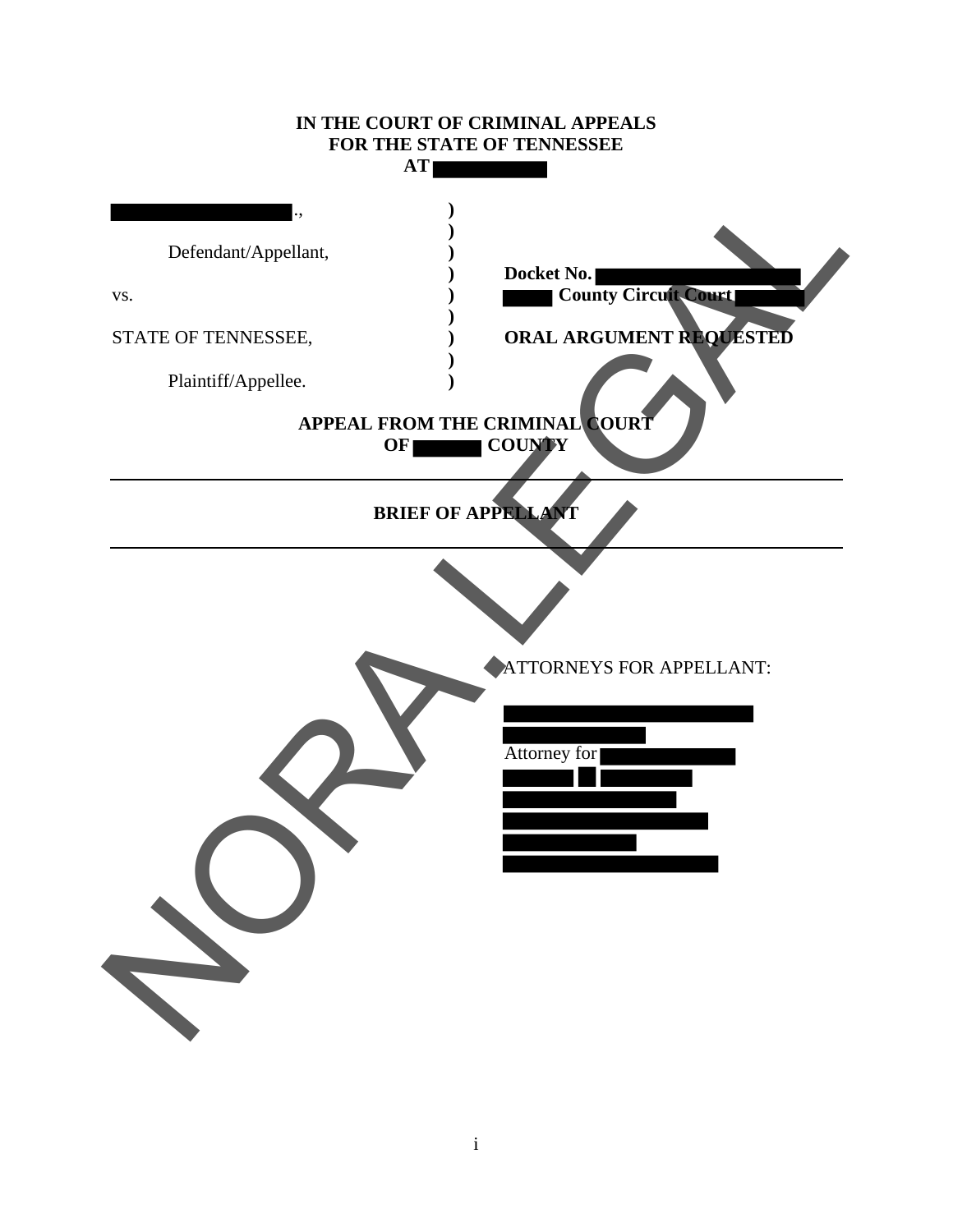## **TABLE OF CONTENTS**

| I. WHETHER THE TRIAL COURT ABUSED ITS DISCRETION WHEN IT REVOKED<br>PROBATION AND ORDERED HIM TO SERVE HIS SENTENCE, EVEN<br>THOUGH IT WAS FIRST VIOLATION AND EVEN THOUGH OTHER<br>OPTIONS WERE AVAILABLE.                                                                                                                        |
|------------------------------------------------------------------------------------------------------------------------------------------------------------------------------------------------------------------------------------------------------------------------------------------------------------------------------------|
| II. WHETHER THE TRIAL COURT ABUSED ITS DISCRETION WHEN IT BASED<br>REVOCATION OF PROBATION ON CRIMINAL ACTS THAT WERE KNOWN AT THE<br>TIME PROBATION WAS GRANTED.                                                                                                                                                                  |
| WHETHER THE TRIAL COURT ABUSED TS DISCRETION WHEN IT<br>III.<br>DETERMINED, CONTRARY TO THE EVIDENCE, THAT APPELLANT POSSESSED<br>WEAPONS AND BASED ITS RULING ON THAT FINDING.                                                                                                                                                    |
|                                                                                                                                                                                                                                                                                                                                    |
| A. Factual Background.                                                                                                                                                                                                                                                                                                             |
| BRIEF AND ARGUMENT.                                                                                                                                                                                                                                                                                                                |
| The trial court abused its discretion when it revoked Mr. The probation and ordered<br>I.<br>him to serve his sentence even though it was Mr. This first violation and even though<br>B. The trial court abused its discretion in revoking Mr. Probation and ordering<br>him to serve his sentence when Mr. had no prior probation |
| C. The trial court abused its discretion in revoking Mr. The probation when it failed                                                                                                                                                                                                                                              |
| II. The trial court abused its discretion when it based revocation of probation on criminal                                                                                                                                                                                                                                        |
| II. The trial court abused its discretion when it determined, contrary to the evidence, that Mr.                                                                                                                                                                                                                                   |
|                                                                                                                                                                                                                                                                                                                                    |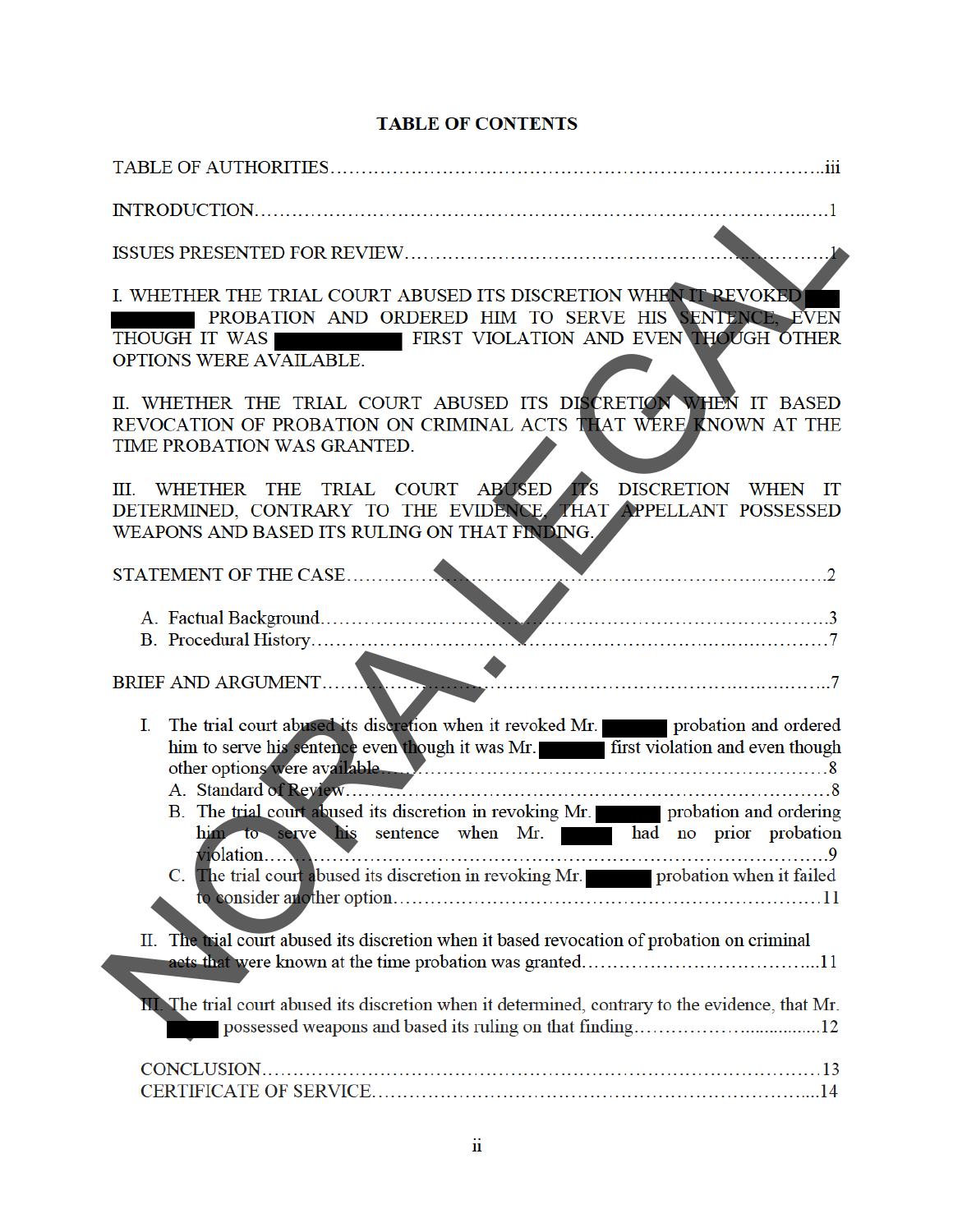# **TABLE OF AUTHORITIES**

| <b>Cases</b>                                                             | <b>Pages</b> |
|--------------------------------------------------------------------------|--------------|
| State v. Beard,                                                          |              |
| State v. Dobbs, Jr.,<br>2017 WL 5952932 (Tenn. Crim. App. Nov. 30, 2017) |              |
| State v. Dye,                                                            | .10          |
| State v. Farrar,<br>355 S.W.3d 582 (Tenn. Crim. App. 2011)               | . 9          |
| State v. Hamilton,<br>2009 WL 4723363 (Tenn. Crim. App. Dec. 10, 2009).  |              |
| State v. Harris,<br>2011 WL 6016918 (Tenn. Crim. App. Dec. 5, 2011)      |              |
| State v. Lewis,<br>2009 WL 2922561 (Tenn. Crim. App. Sept. 11, 2009)     |              |
| State v. Phelps,<br>329 S.W.3d 436 (Tenn. 2010)                          |              |
| State v. Nolan,                                                          |              |
| State v. Ruiz,                                                           |              |
| State v. Scronce,                                                        |              |
| <b>Statutes</b>                                                          | <b>Pages</b> |
|                                                                          |              |
|                                                                          |              |
|                                                                          |              |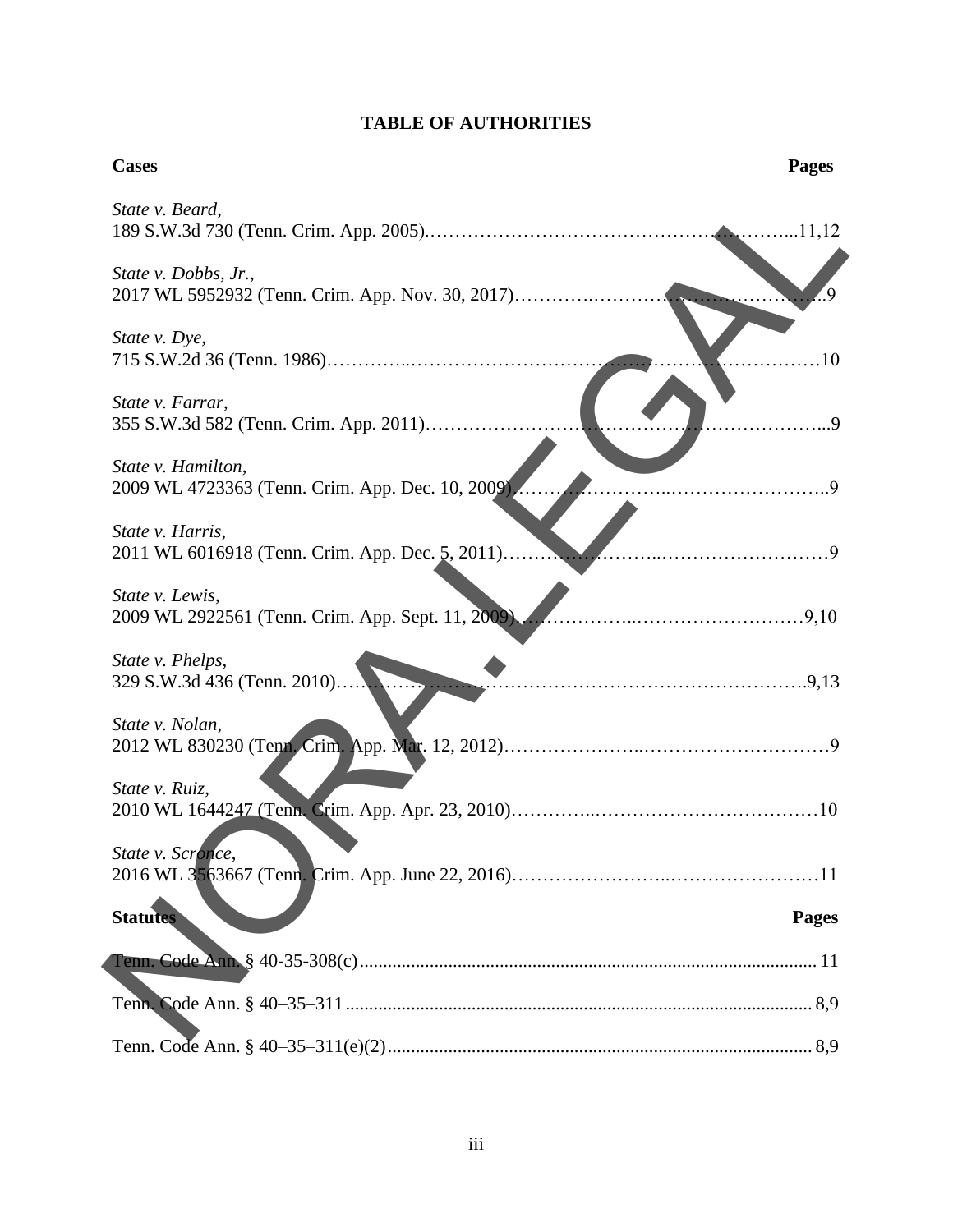| <b>Rules</b> | Page |  |
|--------------|------|--|
|              |      |  |

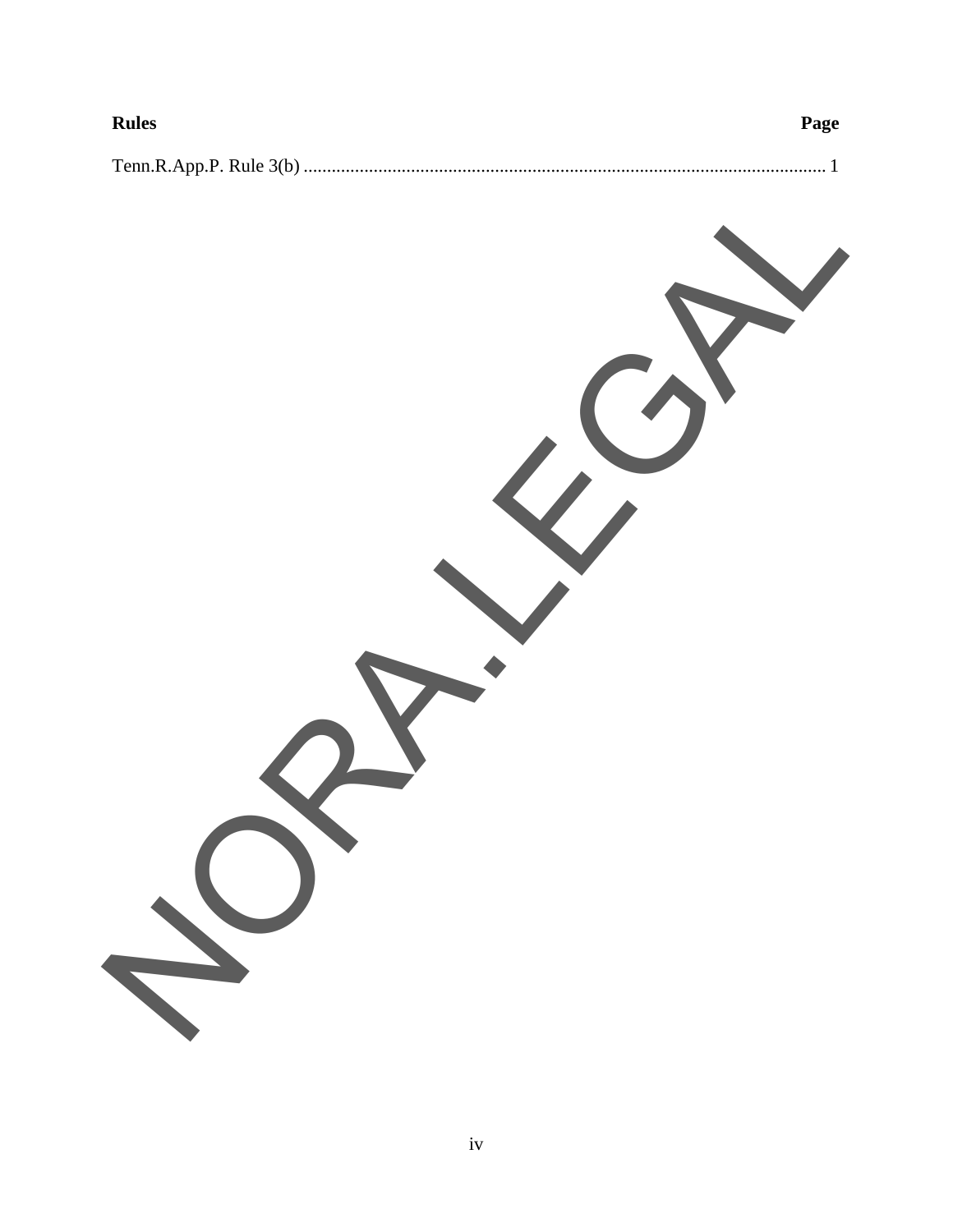#### **INTRODUCTION**

May it please the Court, this is an appeal as of right pursuant to Tenn.R.App.P. Rule 3(b) from the order of the trial court revoking Appellant ... Sprobation and ordering Appellant to serve the balance of his sentence.

On February , Mr. entered into a plea agreement which included a period of supervised probation. On April 1. a Violation of Probation hearing was held at the County Criminal Court, sitting at  $\blacksquare$  t, before the Honorable  $\blacksquare$ . At the conclusion of the hearing, the trial court determined that Mr. was guilty of violating his probation and ordered Mr. to serve his sentence even though:  $(1)$  it was first probation violation of his first felony conviction; (2) the trial court based its decision on alleged criminal acts that were known to the trial court at the time and (3) the trial court based its decision on an unsupported conclusion regarding the presence of weapons. A Notice of Appeal was timely filed on To the order of the trial court revoking Appellant<br>
Appellant to serve the balance of his sentence.<br>
On February 1. Mr. The entered into a plea agreement with a dided world<br>
of supervised probation. On April 1. a Violation

The parties will be referred to as Appellant or Mr. and the State, respectively. References to the Record on Appeal will be to volume (I or II) and page number. References to the violation of probation hearing transcript shall be "(Tr. page:line)".

#### **ISSUES PRESENTED FOR REVIEW**

**I. WHETHER THE TRIAL COURT ABUSED ITS DISCRETION WHEN IT REVOKED MR. PROBATION AND ORDERED HIM TO SERVE HIS SENTENCE, EVEN THOUGH IT WAS MR.** FIRST VIOLATION AND **EVEN THOUGH OTHER ALTERNATIVES WERE AVAILABLE.**

**II. WHETHER THE TRIAL COURT ABUSED ITS DISCRETION WHEN IT BASED REVOCATION OF PROBATION ON CRIMINAL ACTS THAT WERE KNOWN AT THE TIME PROBATION WAS GRANTED.** 

**III. WHETHER THE TRIAL COURT ABUSED ITS DISCRETION WHEN IT DETERMINED, CONTRARY TO THE EVIDENCE, THAT APPELLANT POSSESSED WEAPONS.** 

1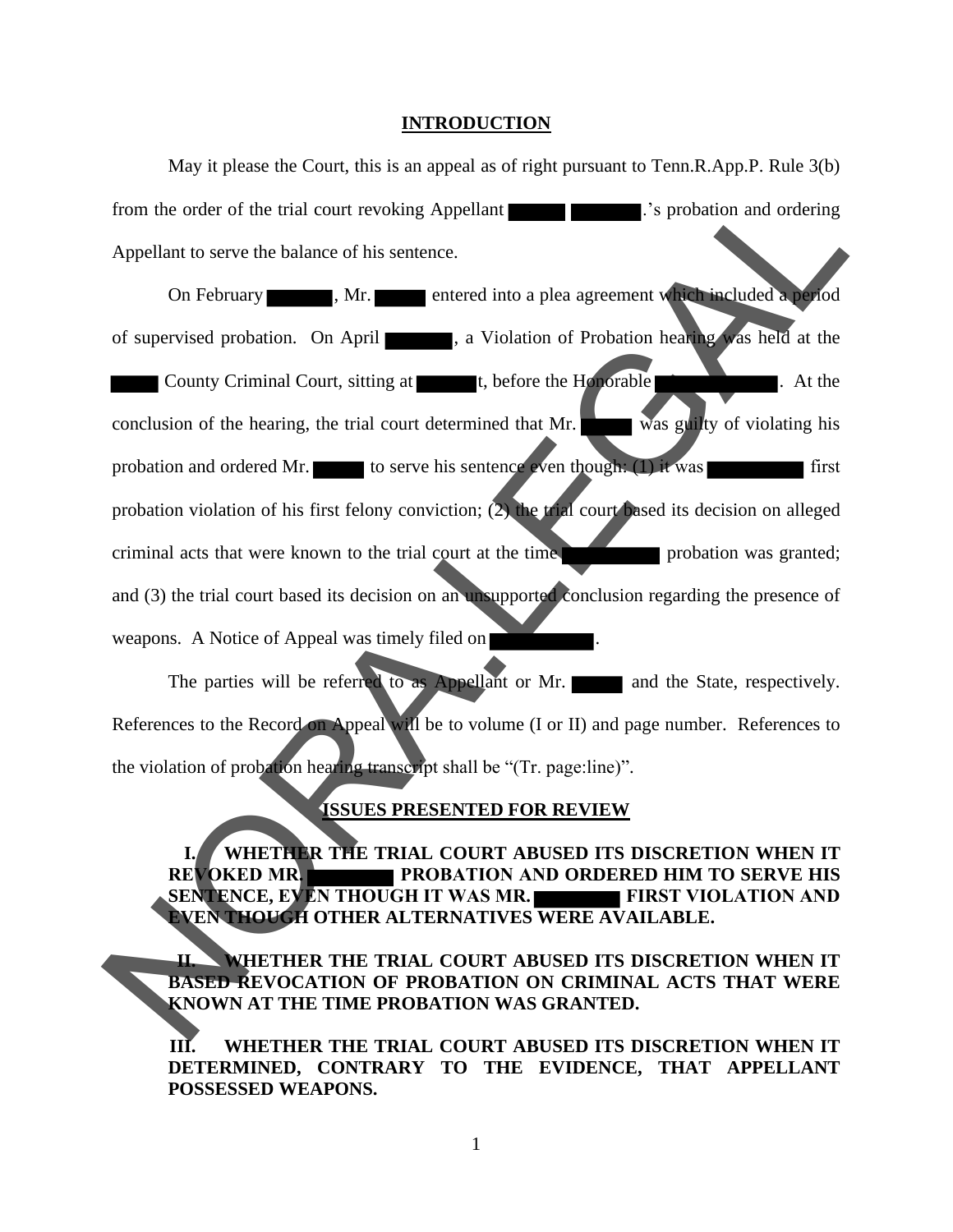#### **STATEMENT OF THE CASE**

On February , Mr. entered into a plea agreement whereby he pled guilty to four counts of aggravated assault and one count of aggravated stalking. (I:127-131). Mr. sentence was suspended and he agreed to twenty years of probation, outside of range. (Tr. 53:16-18). That plea was Mr. first felony conviction. (Tr. 56:17-18). Mr. **probation officer recognized that Mr.** was generally compliant with the terms of his probation.  $(I. 126)$ . While on probation, Mr. sought and obtained permission on multiple occasions to travel for business reasons. (I:140-151; II:154-155). Mr. (I. 126). On November , Mr. woke up to his probation officer standing over his bed. (Tr. 55:10-15; I.124-126). An inspection by Probation Officer led to the issuance of a violation of probation warrant.  $(I:124-126)$ . Much of Probation Officer statements of violations concern the GPS monitoring unit keeping its charge, about which Mr. repeatedly complained, and about certain contraband located at the property and drug use. (I:125). Mr. **previously passed four random drug screenings.** (I:126). There was no evidence that Mr. ever tampered with the GPS monitoring unit. (I:126). There was no evidence that Mr. ever removed the GPS monitoring unit from his body. (Tr.  $10:21-23$ ). November was the first instance of any probation violation allegations. At the April **probation violation hearing, Mr.** testified that there were no weapons located at his property, and that he gave his guns to his father in order to comply with his probation. (Tr. 56:1-25). Officer testified that "no weapons" were located at the to four counts of aggravated assault and one count of aggravated stakling. (1:127-131). Mr.<br>
sentence was suspended and he agreed to twenty years of probation, curve of magnetic<br>
(Tr. 53:16-18). That plea was Mr.<br>
Mr.<br>
In

property. ( Tr. 44:6-7). Despite the complete absence of evidence that weapons were located at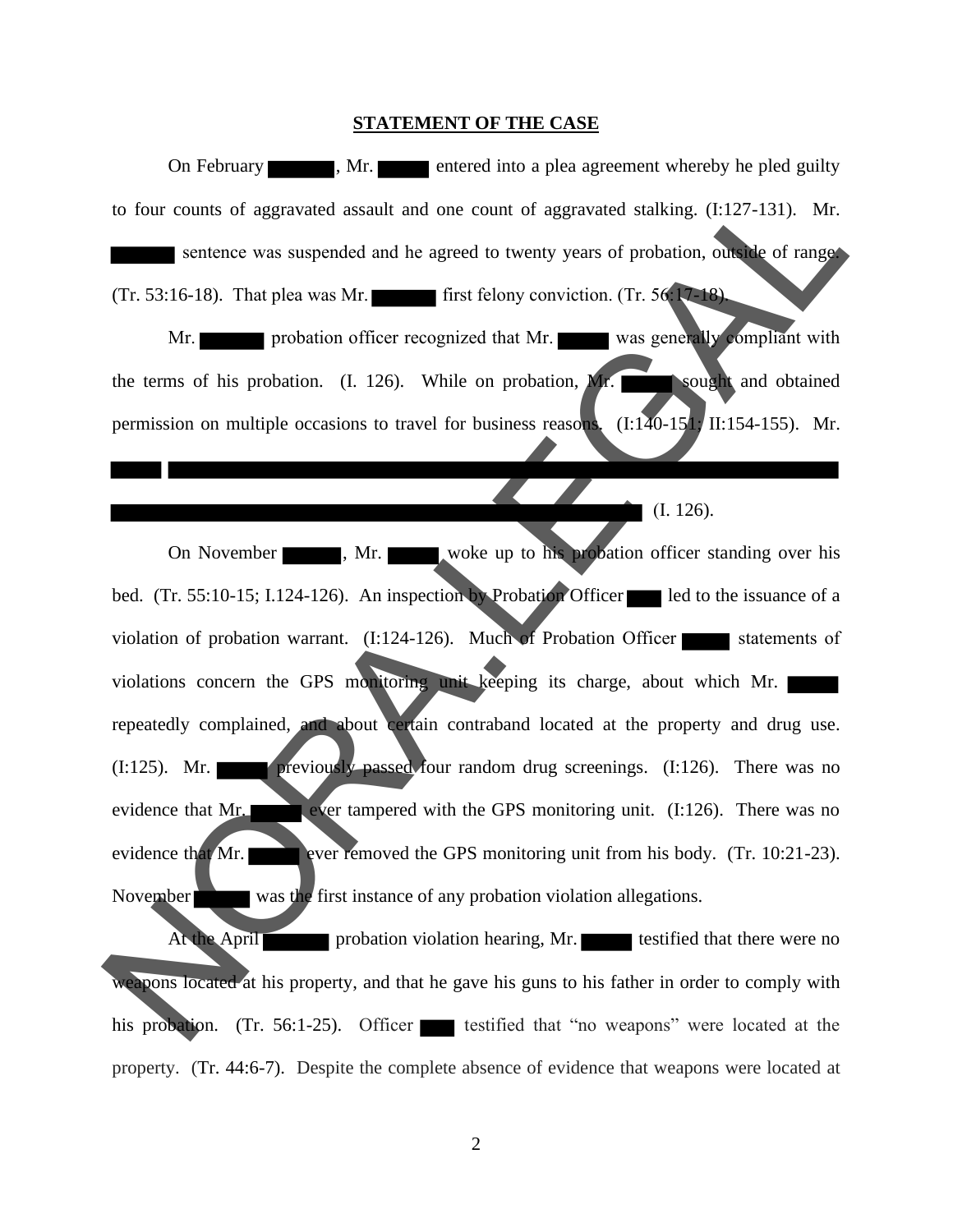the premises, the trial court determined otherwise:

." (Tr. 68:16-

69:3).

In addition to this faulty conclusion, the trial court *sua sponte* raised a prior allegation of criminal conduct against Mr. **that was known to the trial court before the time the plea** agreement took effect:

I

í

(Tr. 69:9-16).

The trial court abused its discretion when it: (1) revoked Mr. ordered him to serve his sentence even though it was Mr. first violation and even though other options were available and should have been considered, particularly in light of Mr. recent relapse; (2) based its decision on alleged criminal acts that were known to the trial court at the time probation was granted; and (3) based its decision on an unsupported conclusion regarding the presence of weapons. (9:3).<br>
In addition to this faulty conclusion, the trial court *sua sponse* raised a prior degention of<br>
criminal conduct against Mr.<br> **IDENTIFY (The CALL CONTAINSTER)** that was known to the trial court between the line o

#### **A. Factual Background.**

Appellant is an only child, and an only grandchild.  $(Tr. 53:7-8)$ . He is the father of a sixteen-year-old son. (Tr. 57:16-19). He was an integral worker at his father's farm.  $(I:113-114)$ . Mr. father suffered serious health issues during the trial court action, including thirty-seven days in the intensive care unit. (Tr. 53:4).

On September  $\blacksquare$ , the trial court granted the State's September motion to revoke bond. (I:67,90). At the bail revocation hearing, state of the state and pawn shop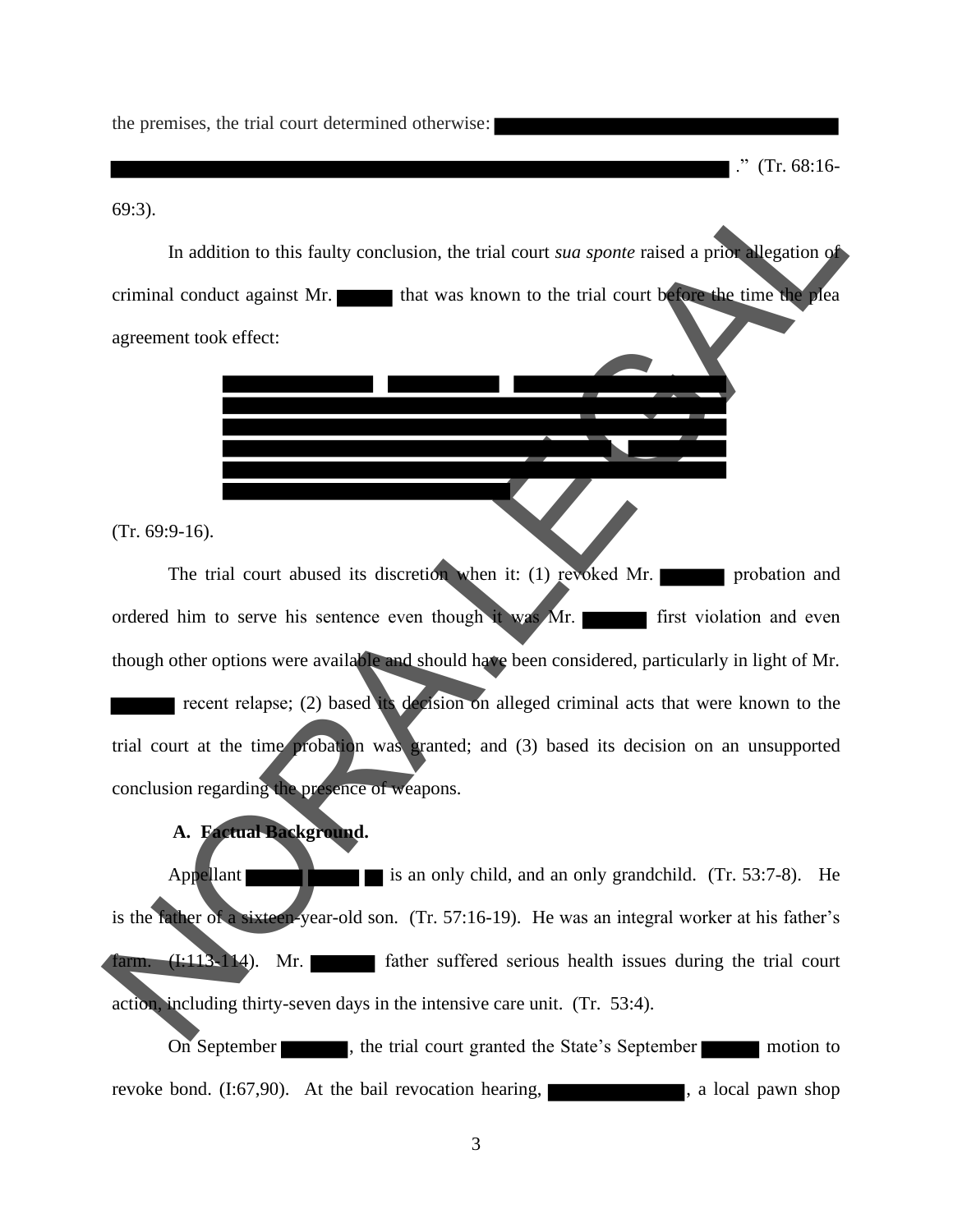owner, testified that Mr. had contacted him about purchasing some guns. (I:121). is a convicted felon with questionable credibility. (I:74-80). On November Mr. **filled** a motion to reinstate bail bond. (I:74-80). Among other things, the motion details **prior** prior criminal history and his history of concealment and dishonesty in continually violating his conditions of release in federal court, which would have provided impeachment material bearing on the witness's credibility at the revocation hearing. (I:74-80).

With full knowledge of November **November testimony** against Mr. the trial court, on February , approved Mr. plea agreement. (I:130). Pursuant to the plea agreement, Mr. began his period of supervised probation. (I:127-131). Mr. agreed to twenty years of probation, outside of range. (Tr. 53:16-18). As a result of Probation Officer unannounced visit to Mr. violation warrant was issued and a revocation hearing occurred. (I:124-126;Tr.1 *et seq*.). Officer alleged Tampering with Evidence; Possession of Legend Drug (multiple counts); Possession of Schedule II; and Possession of Drug Paraphernalia. (I:124-126). Mr.<br>
This divina the motion to reinstate bail bond. (1:74-80). Among other things, the motion<br>
details<br>
in continually violating is conditions of release in federal court, which<br>
impeachment material benring on the witnes

While on probation, Mr.

 $\therefore$  (I. 126). Mr. was for the most part complaint with his rules. (I:126).

At the probation revocation hearing, it was revealed that while on probation, Mr. complied with his obligation to obtain permission to travel outside the county for work, on at least three separate occasions. (I:140-150; II:154-155). Mr. also repeatedly complained to Probation Officer that the GPS monitoring unit he wore would not hold its charge. (Tr. 54:2-6). There were over fifty calls or texts concerning the charger on one weekend alone. (Tr. 61:15-19) . In fact, while driving with his father on a work trip, Mr. was forced to stop at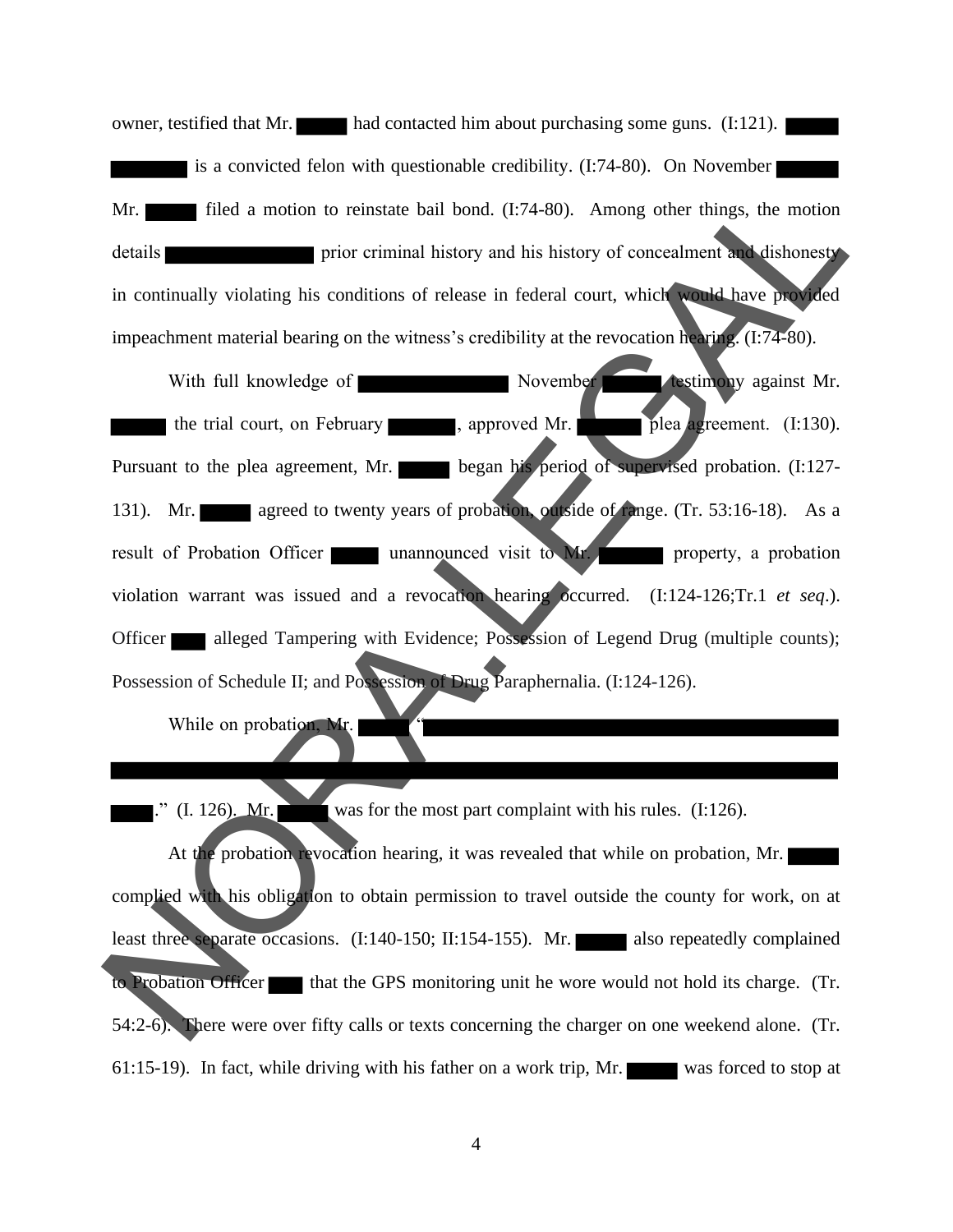to purchase a car charger for the GPS monitoring unit. (Tr. 54:2-22). Mr. charger was replaced on at least two occasions. (I:126). There was no evidence that Mr. ever tampered with the GPS monitoring unit. (I:126). There was no evidence that Mr. ever removed the GPS monitoring unit from his body. (Tr. 10:21-23).

Mr. testified that he was an avid hunter. (Tr. 55:6-20). However, once he began his probation, Mr. gave his firearms to his father and no firearms were located at the property where Mr. resided.  $(Tr. 56:1-25)$ .

On November , based on what turned to be inaccurate allegations of a female being held against her will, Probation Officer headed to Mr. house. (I:126). Mr. woke up to Mr. standing over his bed.  $(Tr, 55:10-15; I:124-126)$ . Mr. monitoring device lost its charge while Officer was en route to Mr. home. (Tr. 10:11-17). Officer noted there was no evidence of Mr. tampering with the GPS monitoring device, but Mr. had allowed the GPS monitoring unit to go dead. (Tr. 49:5-8). The GPS unit was located on Mr. body. (Tr. 10:21-23) Officer acknowledged that Mr. had previously raised issues regarding the GPS monitoring device holdings its charge.  $(I:126)$ . Officer assessed multiple violations based on the GPS unit losing its charge immediately before Officer arrived.  $(Tr. 44:8-45:10)$ . ever tampered with the GPS monitoring unit. (1:126). There was no evidence that Mr.<br>
ever removed the GPS monitoring unit from his body. (1r. 10:21-23).<br>
Mr. seve his firetams to his father and no Iireams<br>
his probation.

Officer did not locate any firearms at the premises of Mr.  $\Box$  and confirmed that statement at the probation revocation hearing: "Q: No weapons? A: No weapons." (Tr. 44:6-7). Officer noted bullet casings and other contraband were located at the property, which is six-thousand and one square feet and includes a " " with Mr. collection of . (Tr. 55:18-25; 57:12-15; I:125-126). Mr. passed random drug screens on four previous occasions.  $(I:126)$ . It was admitted by Mr. that he " " " and used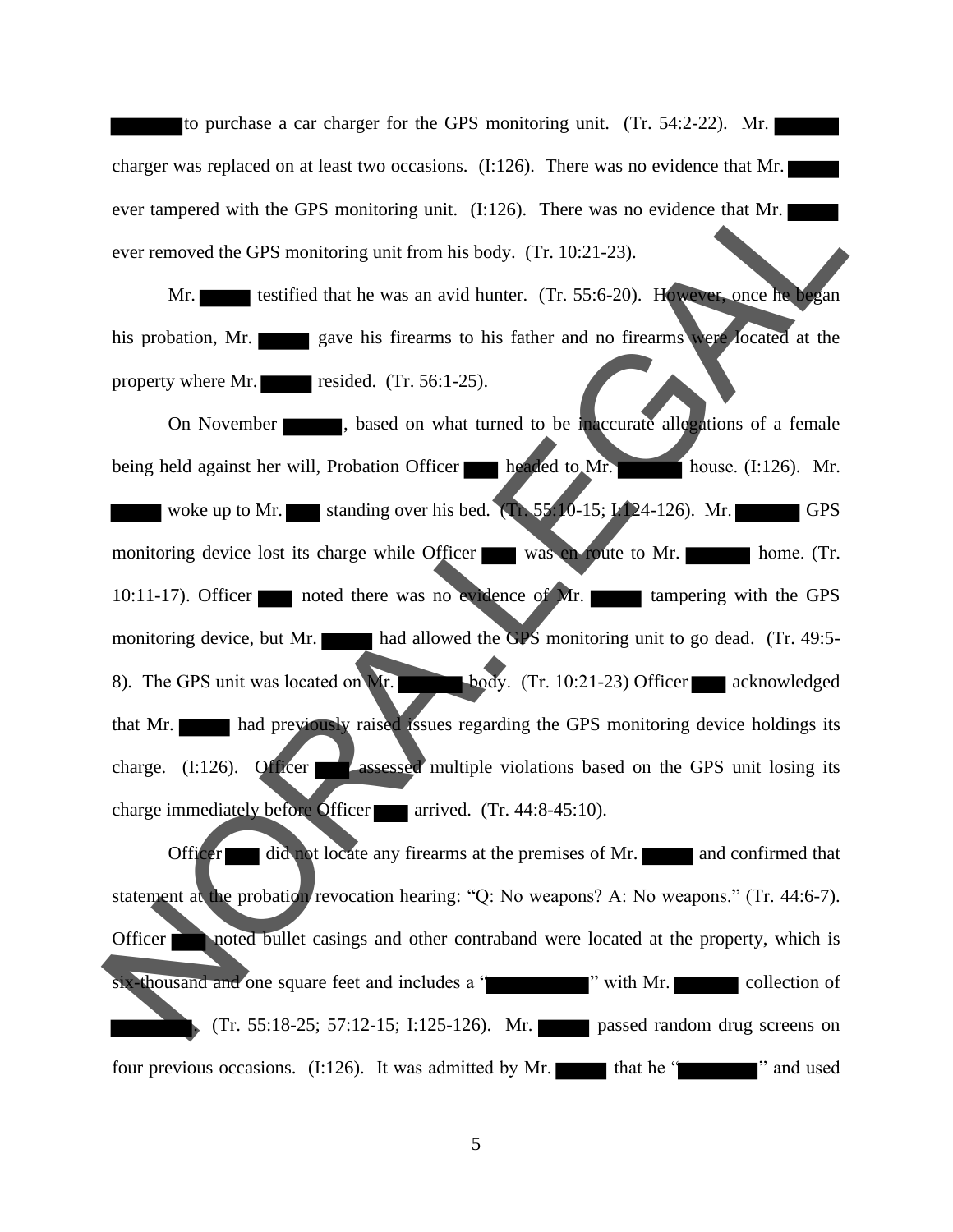s and an old prescription for . (Tr. 59:9-12). Mr. did abide by his plea agreement and attended an intensive outpatient program at . (Tr. 60:13-17). Mr. reported his attendance at to his probation officer. (Tr. 60:20-24). Mr. took full responsibility for his relapse. (Tr. 66:16-22). attorney noted that Mr. had complied with other conditions of probation. (Tr. 66:16-

| <u> 1980 - Jan Barnett, fransk politiker</u><br>to his probation officer. (Tr.<br>$60:13-17$ ). Mr.<br>reported his attendance at |
|-----------------------------------------------------------------------------------------------------------------------------------|
| took full responsibility for his relapse. (Tr. 66:16-22).<br>$60:20-24$ ). Mr.<br>Mr.                                             |
| attorney noted that Mr. had complied with other conditions of probation. (Tr. 66:16-22).                                          |
| Toward the end of the revocation hearing, and contrary to the only evidence presented,                                            |
| the trial court concluded that Mr. did possess weapons:                                                                           |
|                                                                                                                                   |
|                                                                                                                                   |
|                                                                                                                                   |
|                                                                                                                                   |
|                                                                                                                                   |
|                                                                                                                                   |
| (Tr. 68:16-69:3). (emphasis added). There was no evidence of weapons. (Tr. 44:6-7).                                               |
| The trial court continued, and based its decision on an alleged offense known to the trial                                        |
| court when the plea agreement took effect:                                                                                        |
|                                                                                                                                   |
|                                                                                                                                   |
|                                                                                                                                   |
|                                                                                                                                   |
|                                                                                                                                   |
| (Tr. 69:9-16). Though the trial court was long aware of this allegation regarding an attempt to                                   |
| purchase weapons, the trial court sua sponte raised the issue and considered it in rendering its                                  |
| ruling.                                                                                                                           |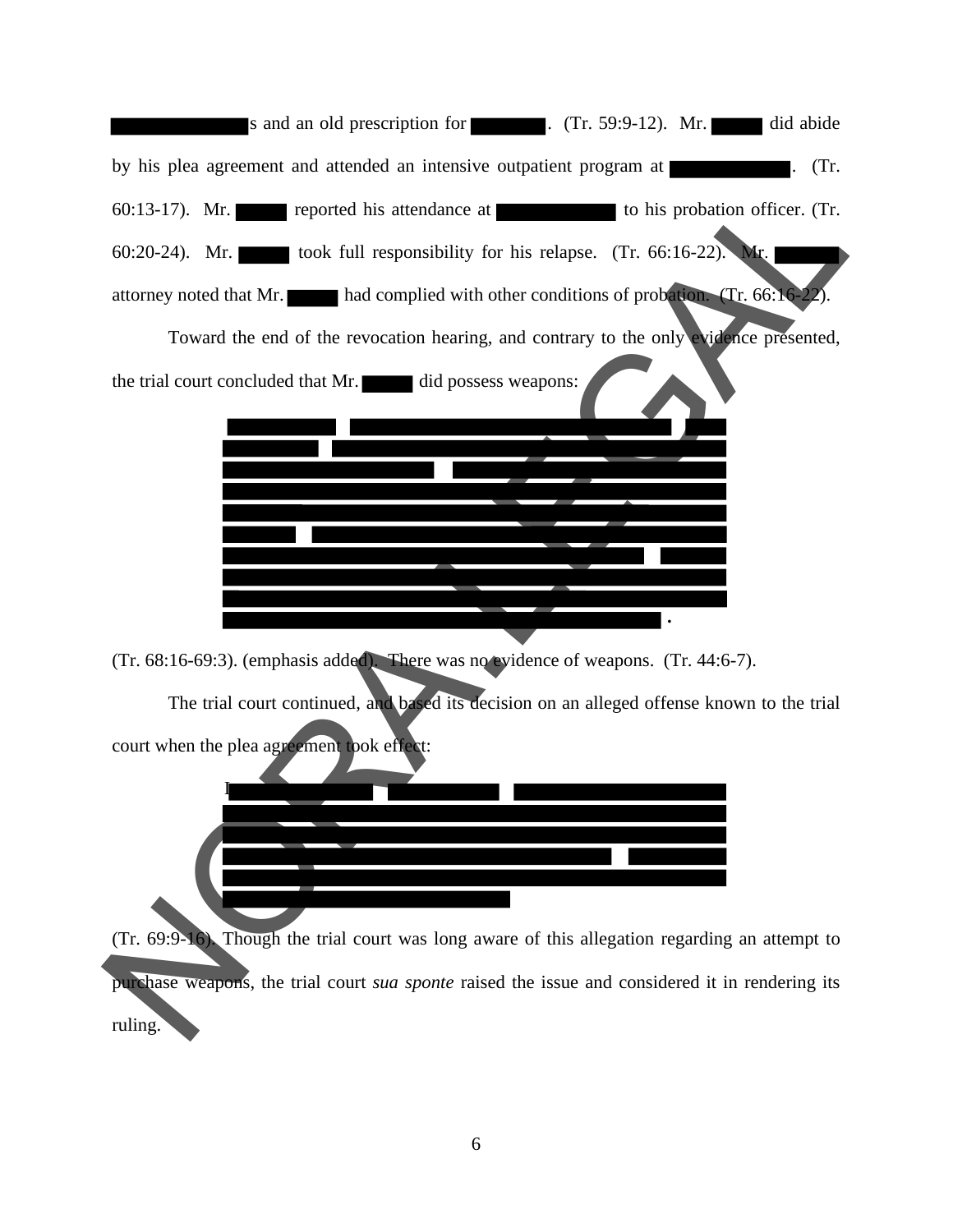

7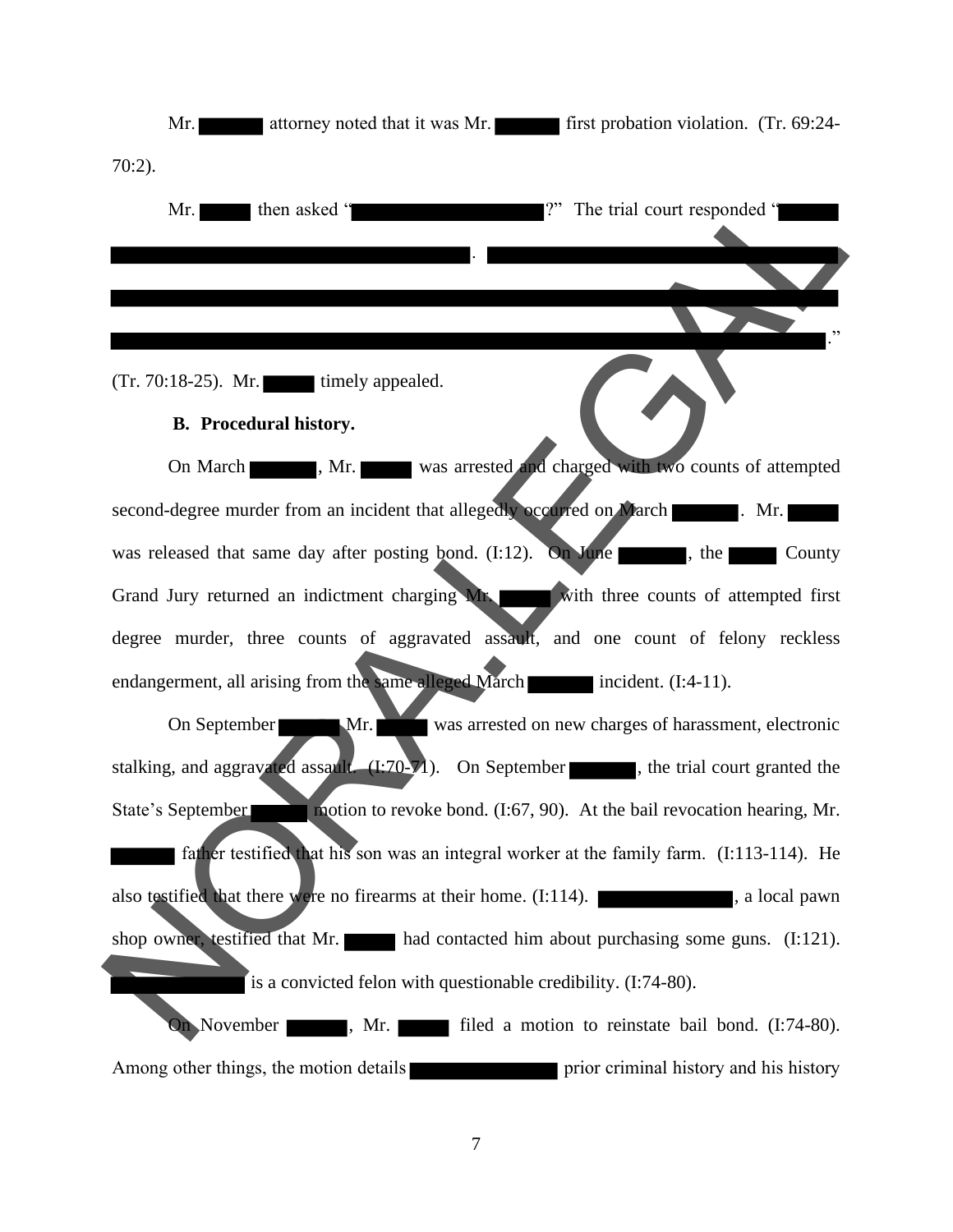of concealment and dishonesty in continually violating his conditions of release in federal court, which would have provided impeachment material bearing on the witness's credibility at the revocation hearing.  $(I:74-80)$ . On February , this Court affirmed the trial court's revocation of Mr.

On February , Mr. entered into a plea agreement whereby he pled guilty to four counts of aggravated assault and one count of aggravated stalking.  $(1/27-131)$ . Mr. agreed to twenty years of probation, outside of range.  $(Tr. 53:16-18)$ . That plea was Mr. first felony conviction. (Tr. 56:17-18). That same day, Mr. was released from detention.  $(I:127-131)$ . While on probation, Mr. sought and obtained permission on multiple occasions to travel for business reasons.  $(1.140-151, \text{II}:154-155)$ . revocation bearing. (1:74-80). On February and based to the precision of Mr.<br>
The control of the countries are the countries and the countries are the countries and the countries are the countries are the countries are th

On November , Probation Officer Darrell visited Mr. home, which resulted in the arrest of Mr. (I:124-126). On February , Probation Officer completed a Probation Violation Report arising from that visit. (I:124-126). On April a violation of probation hearing was held. (I:167-168; Tr. 1 *et seq*.). At the conclusion of the hearing, the trial court entered an order requiring Mr.

." (II:167-168.)

Mr. Notice of Appeal timely followed (II:169-170). Jurisdiction is proper with this Court pursuant to Tennessee Rule of Appellate Procedure 3(b) and section 40-35-311(e)(2) of the Tennessee Code.

## **BRIEF AND ARGUMENT**

**I. The trial court abused its discretion when it revoked Mr. <b>Probation and ordered him to serve his sentence even though it was Mr. first violation and even though other options were available.**

**A. Standard of Review.**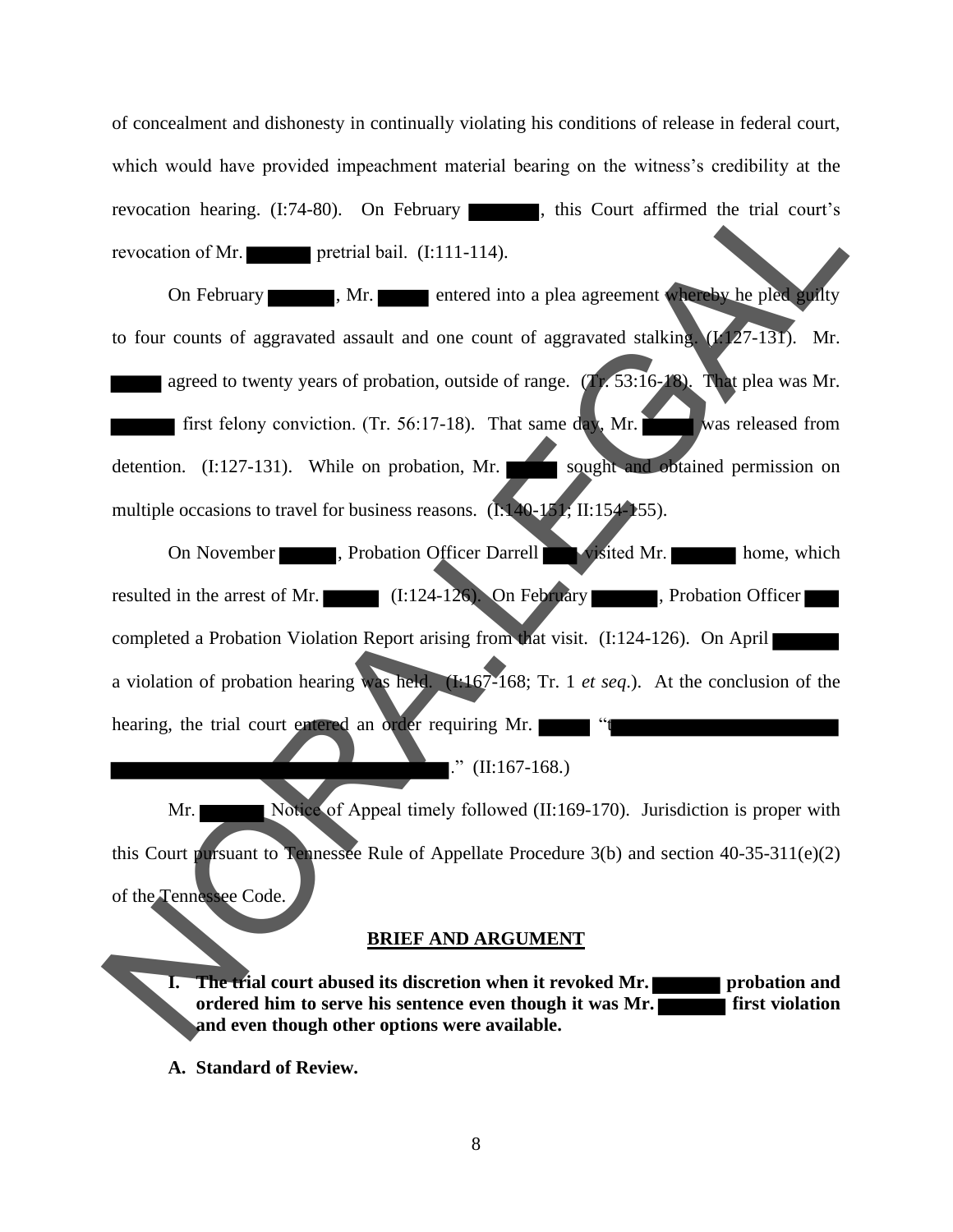A trial court's revocation of probation is reviewed for an abuse of discretion. *State v. Farrar*, 355 S.W.3d 582, 586 (Tenn. Crim. App. 2011). "Generally, '[a] trial court abuses its discretion when it applies incorrect legal standards, reaches an illogical conclusion, bases its ruling on a clearly erroneous assessment of the proof, or applies reasoning that causes an injustice to the complaining party." *Id.* (citing *State v. Terry Phelps,* 329 S.W.3d 436, (Tenn. 2010)). "In order for a reviewing court to be warranted in finding an abuse of discretion in a probation revocation case, it must be established that the record contains no substantial evidence to support the conclusion of the trial judge that a violation of the conditions of probation has occurred." *Id.* (citation omitted).

## **B.** The Trial Court abused its discretion in revoking Mr. **ordering him to serve his sentence when Mr. had no prior probation violation.**

Section 40-35-311 of the Tennessee Code addresses a trial court's authority to revoke one's probation. Probationers are routinely afforded a second chance to comply with their probation prior to facing the harshest penalty of revocation and incarceration. *State v. Harris*, 2011 WL 6016918, at \*3 (Tenn. Crim. App. Dec. 5, 2011) ("appellant previously violated the terms of his probation, and the trial court allowed him to remain on probation instead of requiring confinement"); *State v. Dobbs, Jr.*, 2017 WL 5952932, at \*3 (Tenn. Crim. App. Nov. 30, 2017) (noting it was not defendant's first probation violation which led the trial court to order defendant to serve the remainder of the original sentence incarcerated) (emphasis added); *State v. Hamilton*, 2009 WL 4723363, at \*3 (Tenn. Crim. App. Dec. 10, 2009) (noting the trial court stated '[T]wice I've given [the Defendant] what I consider to be chances to try to improve ... [,]'"); *State v. Nolan*, 2012 WL 830230, at \*3 (Tenn. Crim. App. Mar. 12, 2012) ("The defendant was given the opportunity to again comply with the terms of p robation, rather than having a discretion when it applies incorrect legal standards, reaches an illogical conclusion, bases its<br>ruling on a clearly erroneous assessment of the proof, or applies reasoning **m** causes an<br>injustice to the complaining party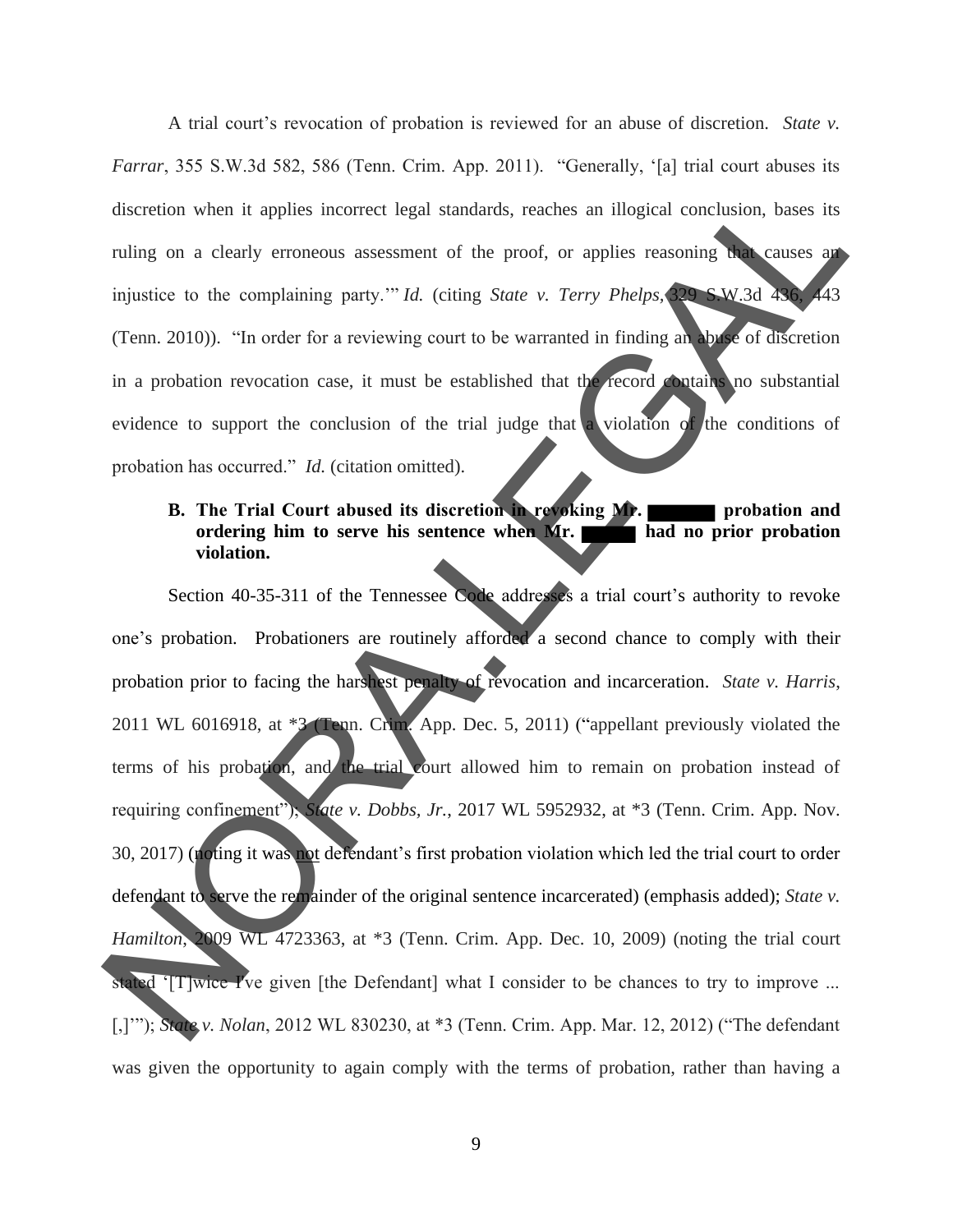violation warrant immediately issued."); *State v. Lewis*, 2009 WL 2922561, at \*4 (Tenn. Crim. App. Sept. 11, 2009) ("[T]he Defendant had previously violated his probation but was allowed to remain on probation rather than serve his sentence in prison.")*; State v. Ruiz*, 2010 WL 1644247, at \*1 (Tenn. Crim. App. Apr. 23, 2010) ("after his first violation, the trial court had allowed him to serve 90 days and then return to probation"); *State v. Dye,* 715 S.W.2d 36, 41 (Tenn. 1986) (fundamental fairness requires that defendant remain on probation despite a failure to make restitution).

The trial court abused its discretion when it failed to afford Mr. **The last opportunity to** comply with the terms of his probation prior to revoking Mr. him to serve out his sentence incarcerated. The main probation violation was Mr. relapse into drug use, for which Mr. conceded with remorse. (Tr. 59:9-12). Mr. had previously passed four random drug screenings while on probation.  $(I:126)$ . Mr. attended an outpatient rehabilitation program. (Tr. 60.13-17). Mr. demonstrated great promise, but for one relapse.

According to his probation officer, Mr. was generally compliant with his obligations while on probation.  $(1:126)$ . Mr. repeatedly complied with his obligation to seek permission to leave the county for work. (I:140-150; II:154-155). Mr. complied with the financial obligations of probation.  $(I:126)$ . Mr. complied with his obligation to allow the Probation Officer to inspect his premises.  $(I:126)$ . Mr. complied with his obligation to attend drug treatment. (Tr. 60:13-17). Mr. maintained regular contact with Probation Officer (I:126; Tr. 61:16-19). Mr. complied with his obligation to report as instructed. (I:126). As the cases above demonstrate, even those who are generally not compliant are given second chances prior to facing incarceration. Moreover, the subject remain on probation rather than serve his sentence in prison."); State v. Ruiz, 2010 WL 1641247,<br>
at \*1 (Fem. Crim. App. Apr. 23, 2010) ("after his first violation, the trial court has<br>
to serve 90 days and then return to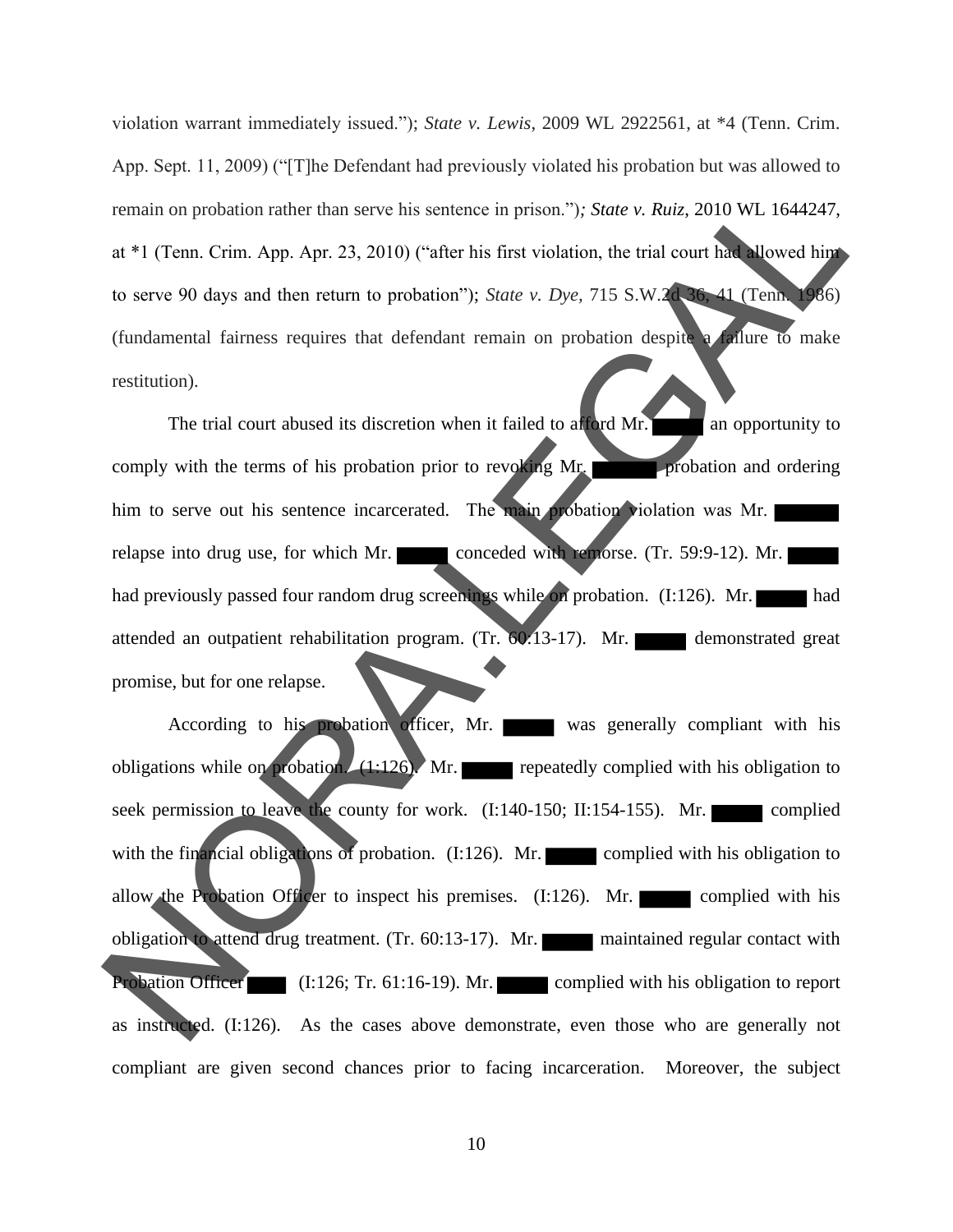probation violation was Mr. first. (Tr. 69:24-70:2). Mr. probation resulted from his first felony conviction. (Tr. 56:16-18). Mr. should have been given an opportunity to comply with the terms of his probation.

#### **C.** The Trial Court abused its discretion in revoking Mr. **failed to consider another option.**

Under Tennessee law, "[i]f a trial court revokes a defendant's probation, options include ordering confinement, ordering the sentence into execution as originally entered, returning the defendant to probation on modified conditions as appropriate, or extending the defendant's period of probation by up to two years." *State v. Scronce*, 2016 WL 3563667, at \*2 (Tenn. Crim. App. June 22, 2016) (citing T.C.A. § 40–35–308(a),(c),–310 (2014) and *State v. Hunter,* 1 S.W.3d 643, 648 (Tenn. 1999)). "[T]rial courts have the discretionary authority to impose something less than the original sentence, depending on the circumstances of the case." *State v. Beard*, 189 S.W.3d 730, 736 (Tenn. Crim. App. 2005). Section 40-35-308(c), T.C.A., provides that "at the conclusion of a probation revocation hearing, the court shall have the authority to extend the defendant's period of probation supervision for any period not in excess of two (2) years." Tenn. Code Ann. § 40-35-308(c). opportunity to comply with the terms of his probation.<br>
C. The Trial Court abused its discretion in revoking Mr.<br>
Inder Temessee law, "Fijl" a trial court revokes a defendant's probability.<br>
Inder Temessee law, "Fijl" a t

The record reflects that the trial court failed to consider modifying the terms of Mr. probation or extending the Mr. probation. The trial court did not consider any alternative to incarceration even though Mr. had relapsed, thereby indicating treatment was necessary. The trial court erred when it failed to consider other alternatives prior to ordering to serve his sentence.

**II. The Trial Court abused its discretion when it based revocation of probation on criminal acts that were known at the time probation was granted.** 

Under Tennessee law,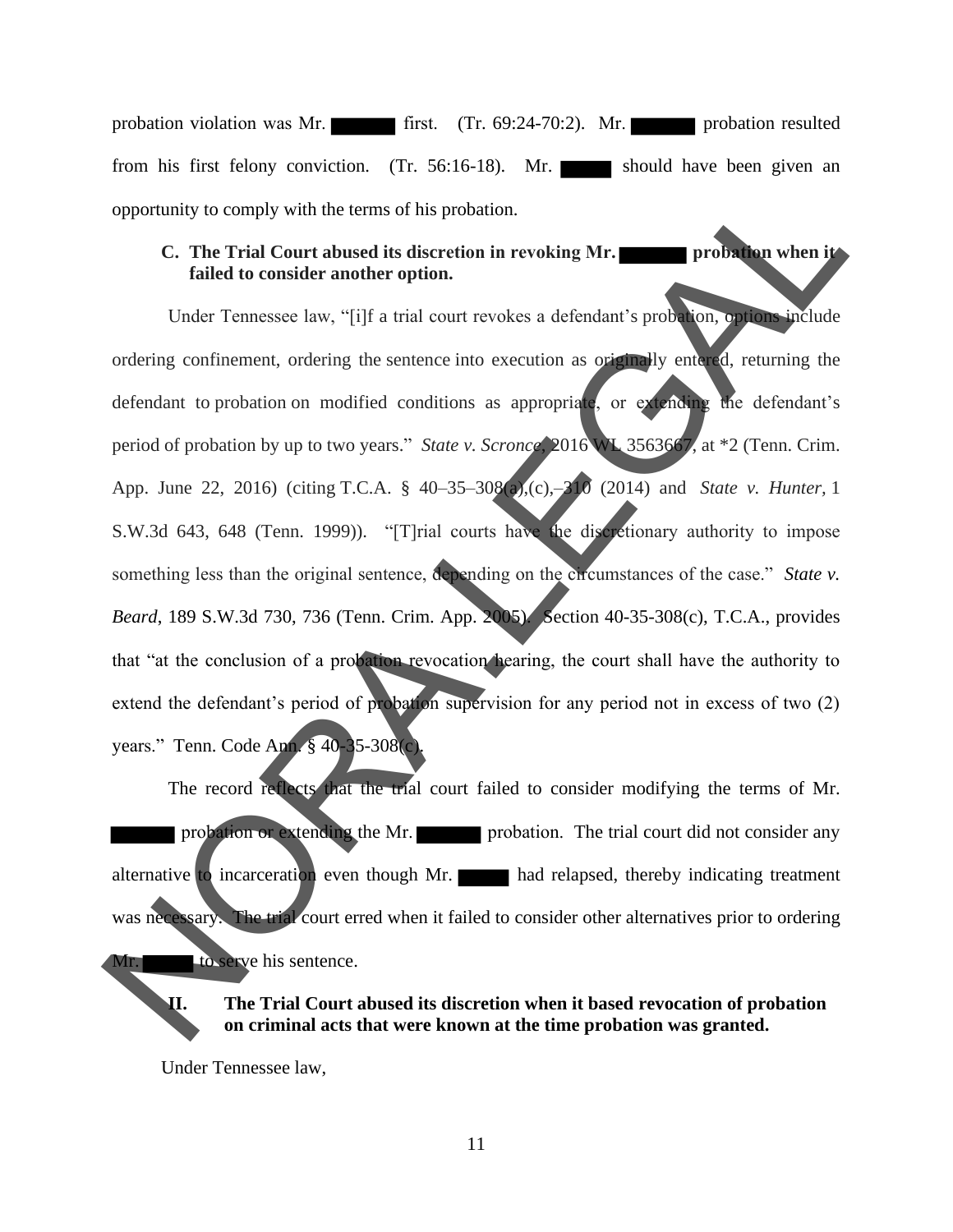it is not permissible for trial courts to base revocation on criminal acts that were known at the time probation was granted. In Stubblefield, this court confirmed that proposition of law. *Stubblefield*, 953 S.W.2d at 226; see *State v. Shannon Lee Beckner*, No. 923, 1991 WL 43545 (Tenn.Crim.App., at Knoxville Apr. 2, 1991). Other jurisdictions have held that trial courts, which have knowledge of the defendant's prior criminal conduct and then choose to grant probation, should not be allowed to base a subsequent revocation upon that same criminal conduct.

*State v. Beard*, 189 S.W.3d 730, 735 (Tenn. Crim. App. 2005) (citations omitted). At the time

of the plea agreement, the Trial Court was aware that had accused Mr. of attempting to purchase weapons while on bond. Subsequently, at the probation revocation hearing, the Trial Court *sua sponte* raised, and explicitly considered, that alleged prior criminal conduct. (Tr. 69:9-16). The Trial Court appeared to base its ruling, at least in part, on that alleged prior conduct: Stabilistical 953 S.W.2d at 255 see State v. Bonoma Lee Recover, the Recovery and the same of the same of the same of the same of the same showed by the property property property property and the same shows the show to t



Tr. 69:9-16. The trial court's consideration of an alleged act already known and accounted for is plainly improper. The justice system already accounted for against Mr. Consideration of the same offense constitutes an abuse of discretion. *Beard*, 189 S.W.3d at 735.

**III. The Trial Court abused its discretion when it determined, contrary to the evidence, that Mr. possessed guns in his home and based its ruling on that finding.** 

"Generally, '[a] trial court abuses its discretion when it applies incorrect legal standards, reaches an illogical conclusion, **bases its ruling on a clearly erroneous assessment of the**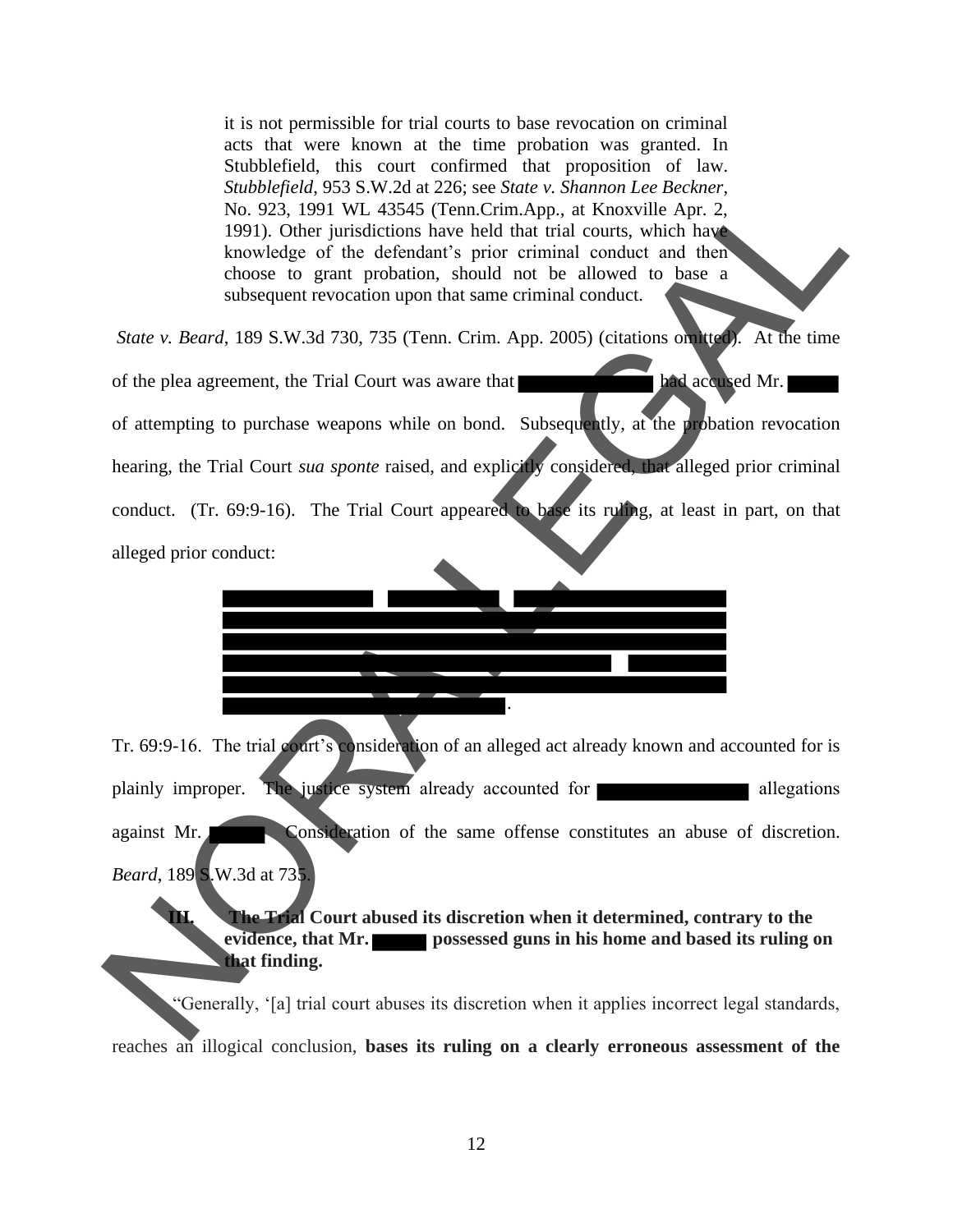**proof, or applies reasoning that causes an injustice to the complaining party**.'" *Farrar*, 355 S.W.3d at 586 (citation omitted) (emphasis added).

The trial court based its ruling on a clearly erroneous assessment of the proof and applied reasoning that caused injustice to Mr. when the trial court determined that Mr. in fact have guns at his home. At the probation revocation hearing, Mr. testified that he gave his guns to his father, in order to comply with the terms of probation. (Tr. 56:1-25). Officer testified that "no weapons" were located at the premises.  $(TA.44:6-7)$ . Despite the complete absence of evidence that weapons were located, the trial court determined otherwise: The cost control and the search is the probable and state of the proof and applied<br>
The cost cost of the probable when the trial court determined that and<br>
in fact have guas at his home. At the probable neveration hearing,

Tr. 68:16-69:3. (emphasis added).The trial court's conclusion constitutes a clearly erroneous assessment of the proof because there was **no proof** of any weapon, let alone "weapons", at the premises. The transcript reveals that the trial court placed great weight on the presence of weapons, even though there was no evidence to support that conclusion. This error, standing alone, or coupled with the trial court's consideration of allegations, constitutes reasoning that causes an injustice to Mr. **and thus**, is an abuse of discretion.

 **.** 

#### **CONCLUSION**

The trial court abused its discretion when it: (1) revoked Mr. ordered him to serve his sentence even though it was Mr. **First** violation and even though other options were available and should have been considered, particularly in light of Mr. recent relapse; (2) based its decision on alleged criminal acts that were known to the